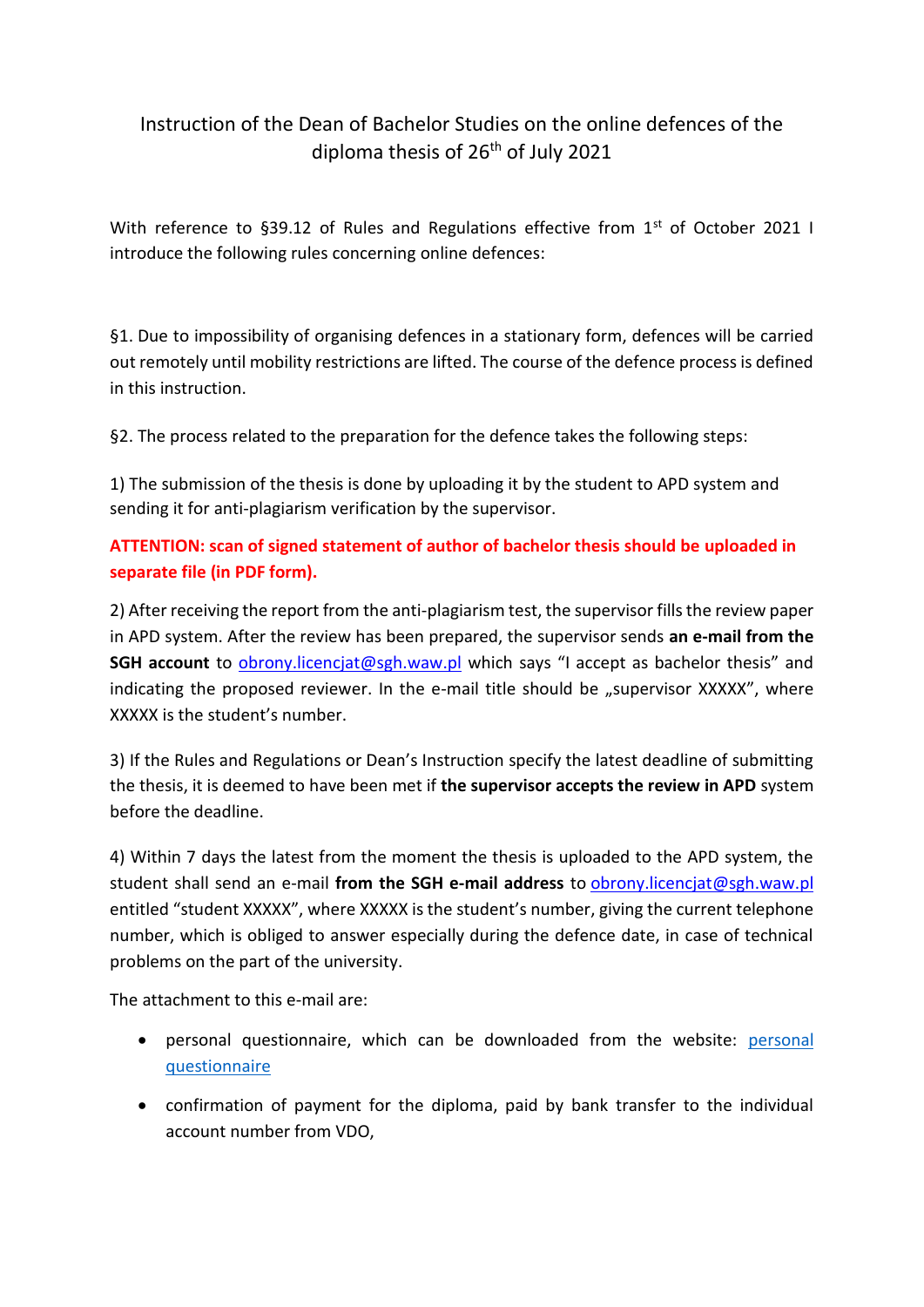• in case of extracurricular achievements, about which information is included in the diploma supplement – additionally filled annex available on the website [statement of](https://ssl-administracja.sgh.waw.pl/en/dsl/thesis/Documents/Dzia%C5%82alno%C5%9B%C4%87%20dodatkowa_ZR_11_24.02.2021_ANG_CWM.doc)  [the student's additional activity](https://ssl-administracja.sgh.waw.pl/en/dsl/thesis/Documents/Dzia%C5%82alno%C5%9B%C4%87%20dodatkowa_ZR_11_24.02.2021_ANG_CWM.doc) and confirmation of particular achievements in the form of e-mails send by appropriate SGH units or scans of documents. The total volume of the attachments shall not exceed 20 Mb.

5) The Dean's office notifies the reviewer appointed by the Dean of a thesis waiting for the review. The reviewer fill the form in the APD system withing 15 days from the day of receiving the information.

6) After receiving the complete documentation and verifying the student's completion of studies, the Dean's office informs the supervisor, reviewer and student about the planned date of defence, no later than 7 days before its date by e-mail to the SGH e-mail address.

§3. The process related to the course of defence takes the following steps:

1) The supervisor, reviewer and student are obliged to have at their disposal for the duration of the defence equipment equipped with a camera and a microphone with MS Teams software installed and a link enabling video transmission with sufficient quality of data transmission. In case of lack of appropriate equipment or a ling, the supervisor and reviewer are required to inform the Dean's employee at [obrony.licencjat@sgh.waw.pl](mailto:obrony.licencjat@sgh.waw.pl) as soon as possible after the student has submitted the thesis, and at the latest – immediately in response to an e-mail containing information about the confirmed date of defence. In such a situation the university will make efforts to allow the supervisor and the reviewer access to the relevant infrastructure.

2) In special cases, the reviewer can be replaced in defence by another authorised SGH didactics employee with required powers. In such a situation, the Dean's office should be informed of the fact (be e-mail to: [obrony.licencjat@sgh.waw.pl\)](mailto:obrony.licencjat@sgh.waw.pl), one day before the date of defence the latest, and the further points of the procedure concerning the reviewer are applicable to the person who is the substitute reviewer. The above procedure of assigning a substitute for the defence does not apply to the thesis supervisor - the supervisor's absence must result in postponing the date of the defence.

3) The supervisor, reviewer and student participating in the defence shall have opportunity to verify the quality of their connection before the defence. In order to do so, please contact an employee of the Dean's office at [obrony.licencjat@sgh.waw.pl](mailto:obrony.licencjat@sgh.waw.pl) at the latest 5 working days before the scheduled date of defence, providing a contact number in the e-mail, in the title of e-mail writing "technical issue".

5) On the day of the defence, starting from 10 minutes before the planned time of the defence, the supervisor, reviewer and student are obliged to be available at the device with MS Teams application running and to wait for the call of the head of the board (via MS Team)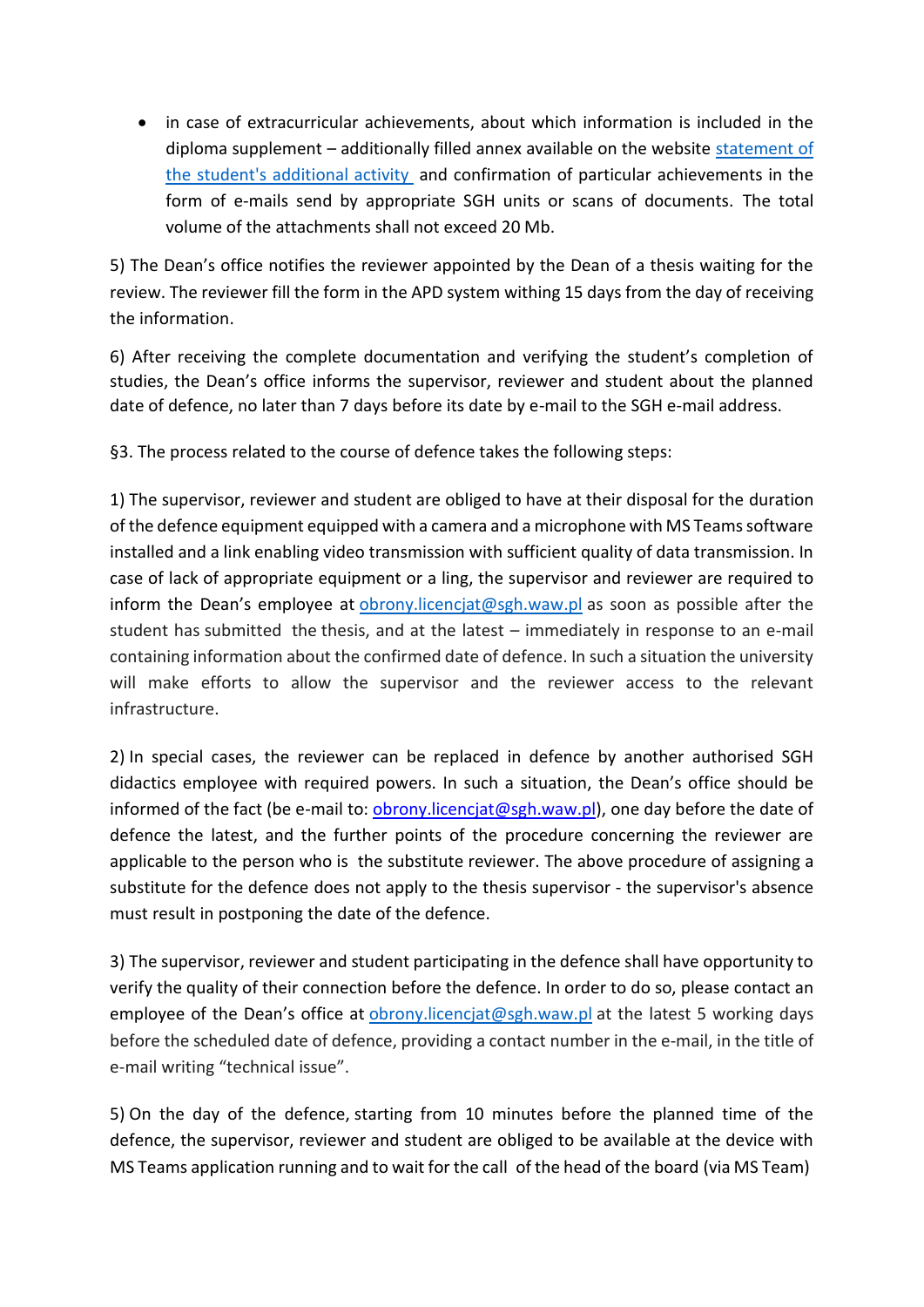6) To start the defence, the head of the board enters a given channel, starts a video call and joins the meeting of the supervisor and reviewer, according to the Dean's instruction to the Head of the examination board for conducting the online bachelor examinations.

7) The supervisor and reviewer shall give to the head of the board the examination questions, which the head of the board shall write in the protocol, which will be available in APD system.

8) At the request of the head of the board, a student shall joint the meeting by video. The head of the board shall provide the student with the examination questions. The rest of the defence is carried out in the same way as in the traditional defence.

9) The head of the board may require that the camera be positioned in the room where the student is staying in such a way as to ensure that the student does not use outside assistance. The student is required to ensure that a sufficiently large part of the room can be captured from the camera's perspective in order to be able to verify the independence of answering the Board's questions.

10) After the answer is given, the head of the board shall inform the student that the Board shall move to the classified part, and the student shall be called again after the end of classified part. The head of the board then disconnects the student or asks the student to leave the meeting.

11) The Board shall establish grades of the answers to the individual questions. The head of the board should put the grades to the protocol, ends the exam in APD system and puts the final grade, confirms the protocol and signs it electronically. After signing the protocol by the head of the board, the function of electronic signature will be available for the other members of the Board. The supervisor and the reviewer sign the protocol in APD system. By this the protocol is confirm by all members of the Board. To fulfil all formalities, in nearest possible term, the paper version of the protocol should be signed in the Dean's office.

12) The head of the board shall invite the student to re-join the meeting, inform him/her of the outcome of the defence, after which the meeting shall be finished.

13) In the event of a broken connection with a student in the course of his or her defence, the head of the board shall attempt to re-establish the connection, with a maximum of three attempts. The head of the board may, in the case of persistent loss of connection with the student, consider that the defence must be re-established at another time. In such a situation, if the student has been able to answer some of the questions in the previous defence, or has clearly been unable to do so, the head of the board may consider that the defence constitutes the resumption of the defence previously interrupted of which the student shall be informed by e-mail from the head of the board immediately after the interruption of the defence resulting in a decision to postpone it. The resumption of the